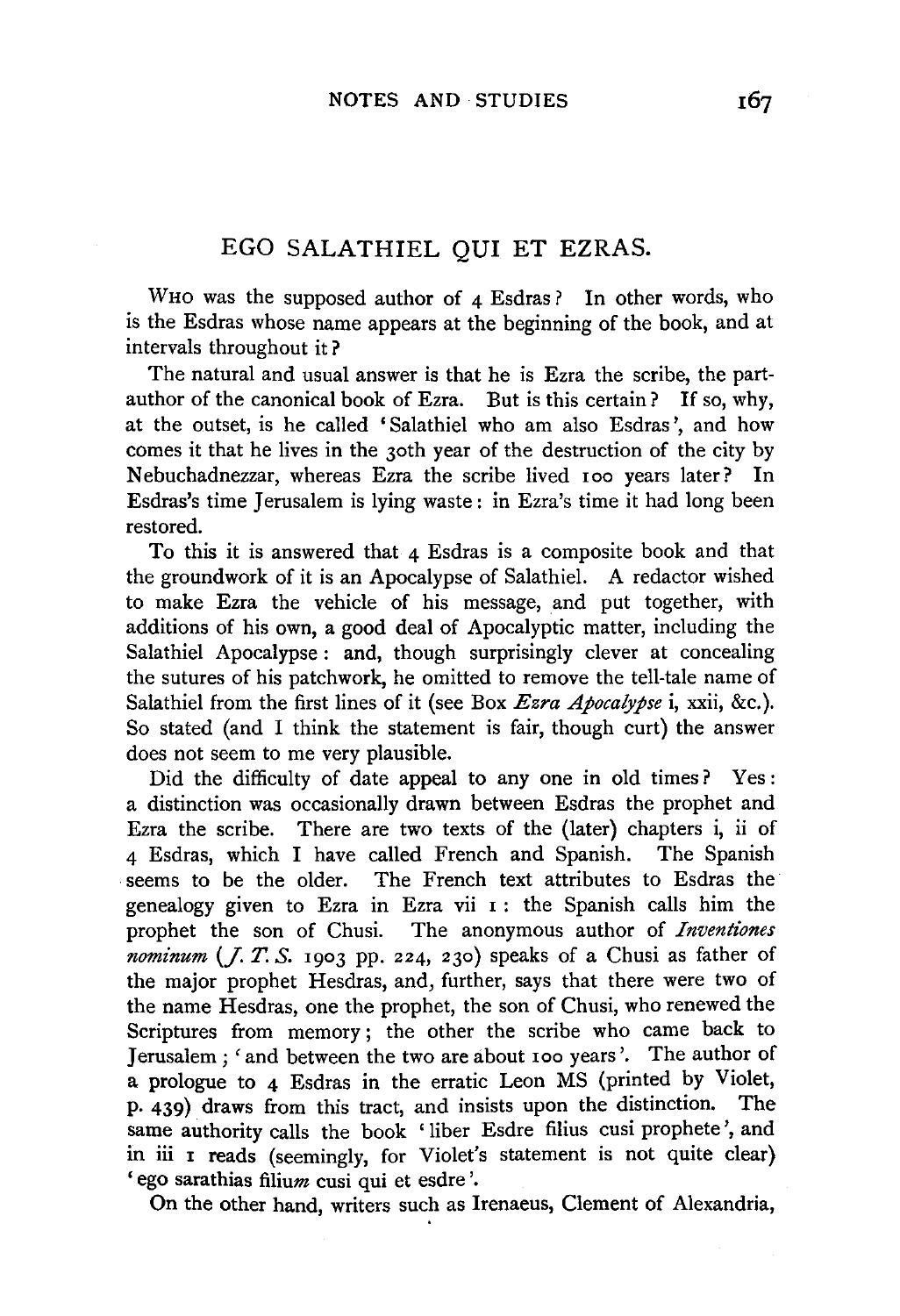## **168 THE** JOURNAL OF THEOLOGICAL STUDIES

&c., who speak of the restoration of the Law, attribute it to Ezra the scribe. See the quotations in my *Introduction* (p. xxxvii).

Some persons, then, drew a distinction between Esdras the prophet and Ezra the scribe. But how could the words ' ego Salathiel qui et Ezras ' be justified ?

Of Salathiel (Shealtiel) we know hardly anything ; but we have his genealogy in I Chron. iii 17.

'And the sons of Jeconiah: Assir, Salathiel his son.' The Haggadists upon this say that Assir and Salathiel are one name: so does the author of *quaest. Hebr. in Par.* 

The evidence, and the interesting story of Salathiel's birth, are to be found in a tract by M. Friedmann ( $Srubabhel$ , 1890) to which Mr I. Abrahams kindly drew my attention.

Salathiel, then, had a second name, and that name was Assir  $(\neg \infty)$ . Could it be readily confused with Ezra (עורא)? Orientalists say No. Yet something like this has happened. Gildemeister's Arabic version (made, it is thought, direct from Greek) writes El-Useir (one of the two MSS has El Asir) in iii  $\tau$ : the other Arabic version has Ezra throughout.

Or, if Assir is not *confused* with Ezra, might not the identification, once made by one who had his reasons for it, seem plausible and be accepted? This is, I think, what has happened. The author of 4 Esdras has consciously invented an earlier Ezra, one who never returned to Jerusalem, and was taken up to heaven when his work was finished : impossible, therefore, to be identified with the historical Ezra. But to this creature of his imagination he has transferred one act which was, rather vaguely, attributed to the historical Ezra, namely, the restoration of the Scriptures, which he has transfigured into a miracle. I think it is correct to say that the seer and the scribe have absolutely nothing else in common. In order to mark the date of his ·hero, he has, once, at the beginning of the book, identified him with a historical personage of the desired date, and he was guided in his choice by the fact that this personage had a second name not very unlike that of Ezra.

But why did he choose to call his imaginary prophet Ezra? Because he desired to make the restoration of the Law the climax of his hero's work (as early as iv 23 it is said that the Law is destroyed), and, perhaps, he wished to antedate this restoration : but in view of the existing tradition that the restoration was due to Ezra, it would have been difficult, if not impossible, to substitute another name for his. To invent 'another man of the same name' (particularly if he had another name as well) was unobjectionable.

Such is my conjecture as to the procedure of the author of 4 Esdras. I find it more reasonable than the belief in a redactor who was at once